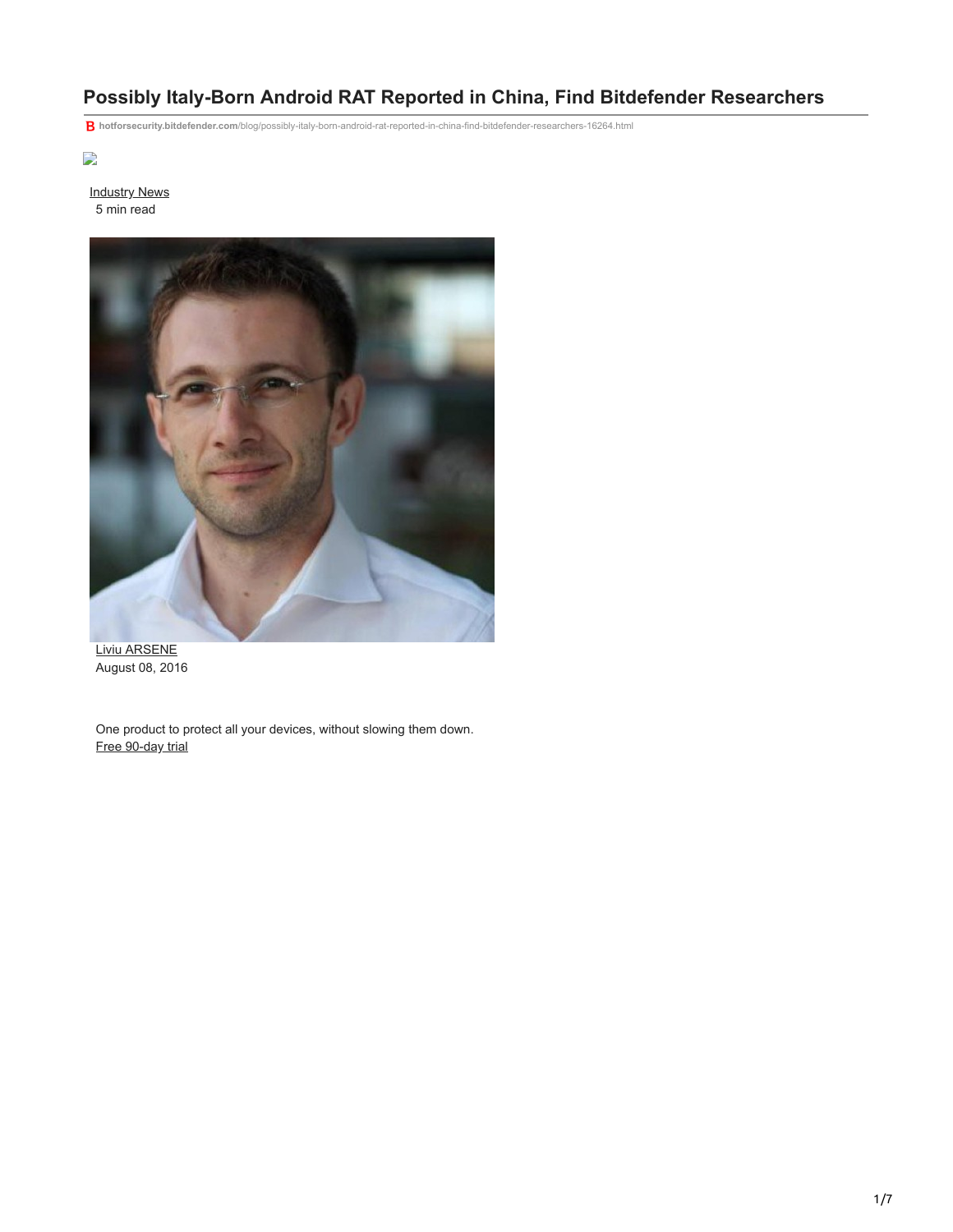

Bitdefender researchers have found a new Android threat designed for spying, with the ability to take screenshots, listen to phone conversations, and upload them to Italy-based C&C servers. The Android RAT was mostly spotted in China and Japan. What makes it a "targeted threat" is that it **seems to have been developed by Italian speakers targeting specific Android devices, selecting their victims based on their devices" IMEI codes**. The analyzed samples date from December 2015 to June 2016.

**Key Findings:**

- Checks if it"s installed on specific devices, based on IMEI numbers;
- Contains code strings in Italian;
- Connects to Italian C&C servers;
- Targets rooted devices;
- Mostly spotted in China;

**Context:** The analyzed Android RAT requires a rooted device to exfiltrate data. Considering that 80 percent of China"s mobile users use rooted smartphones, this further supports that it might have been intended for spying on specific devices  $a \in \mathbb{R}^d$  possibly on the Chinese market – using IMEI filtering capabilities.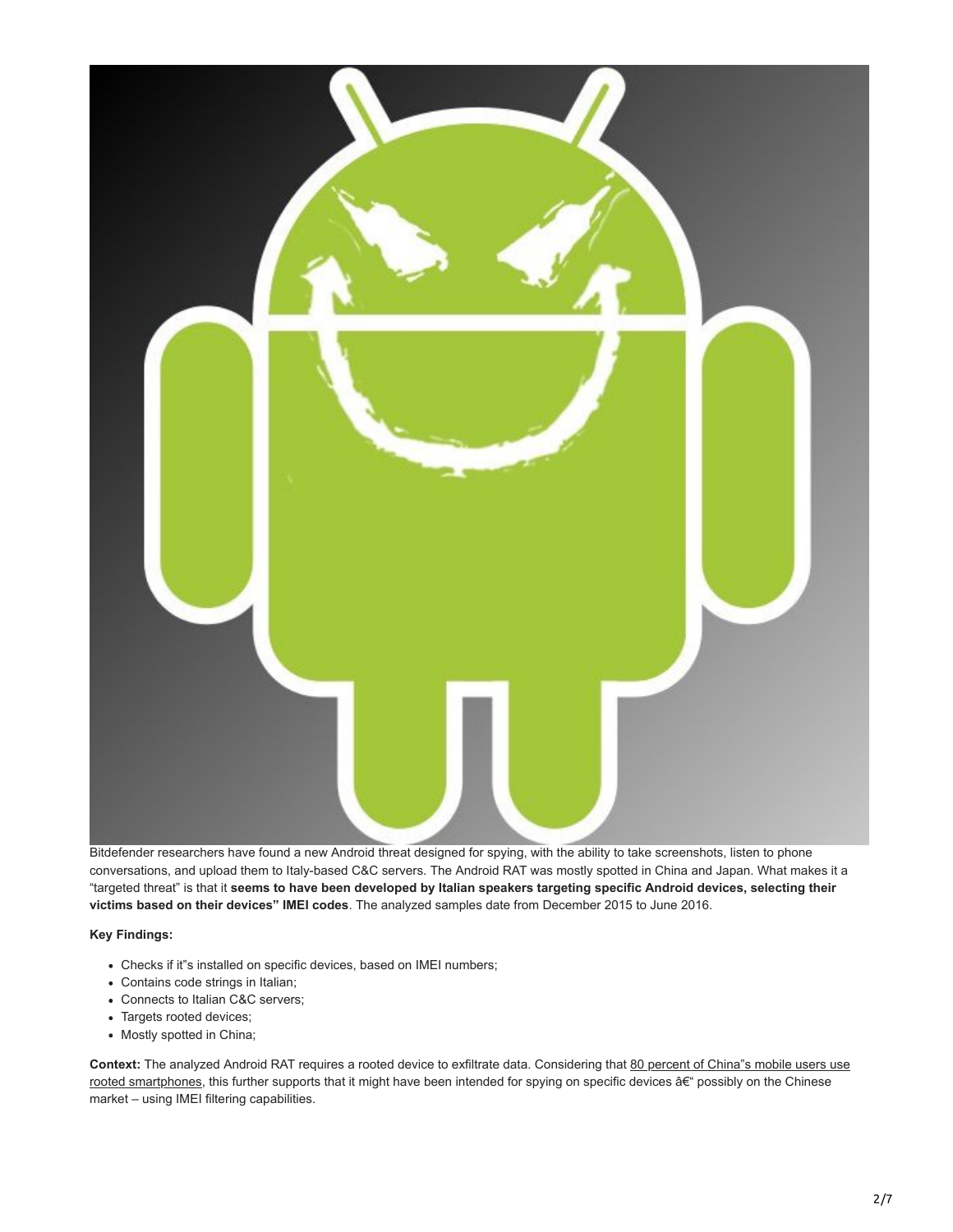However, even if the targeted device is not rooted, [previous Bitdefender research](https://www.hotforsecurity.com/blog/android-malware-promises-porn-but-roots-device-and-installs-other-malware-13900.html) has revealed that some malicious Android applications come fully loaded with exploit packs aimed at rooting Android devices, regardless of the operating system they"re running. Consequently, it"s not difficult to envision a scenario in which a device can be stealthily rooted and then remotely controlled with a RAT like the one analyzed here.

While during our previous research we found that a malicious app could pack four different exploit packs, other security researchers have also revealed that some malware can even pack up to [18 different Android rooting modules](http://www.cmcm.com/blog/en/security/2016-06-29/995.html) to gain full control over the device. Of course, in that particular instance the Trojan was only used to generate revenue by downloading and installing apps on victim"s devices, not to install surveillance tools.

## **Analyzing Samples**

Bitdefender researchers found a series of samples containing this highly targeted Android RAT, dating from December 2015 to June 2016. While it"s been distributed under two package names – "it.cyprus.client" and "it.assistenzaumts.update" â€" the basic functionality of the RAT is the same. Neither of the two packages has any interface once it lands on the device.

Although the samples were not found in Google Play, one ound in early February 2016 (**md5: 667452e44935325c2b20a3d7204efe3b**, package: **"it.assistenzaumts.update")** stirred curiosity as it only connected to specific Command and Control servers only if it validated a series of IMEI codes.

Since the IMEI number usually can identify the exact model of an Android device, the devices the RAT specifically searched for were a **Samsung N9005 Galaxy Note 3 LTE**, a **Samsung SM-G355HN Galaxy 2 Core**, a **LG D820 Nexus 5** and a **G355H Galaxy Core II (SM-G355HN**). (Fig. 1)

If the IMEI scan resulted in a match, the RAT would connect to a specific IP address â€" belonging to the attacker-controlled command and control center  $a \in \mathbb{C}^n$  and start pulling various instructions.

|  |  | Possibly Italy-Born Android RAT Reported in China, Find Bitdefender Researchers |  |
|--|--|---------------------------------------------------------------------------------|--|
|  |  |                                                                                 |  |
|  |  |                                                                                 |  |
|  |  |                                                                                 |  |
|  |  |                                                                                 |  |
|  |  |                                                                                 |  |
|  |  |                                                                                 |  |
|  |  |                                                                                 |  |
|  |  |                                                                                 |  |
|  |  |                                                                                 |  |
|  |  |                                                                                 |  |
|  |  |                                                                                 |  |
|  |  |                                                                                 |  |
|  |  |                                                                                 |  |
|  |  |                                                                                 |  |

Fig. 1 å€ "Code from January sample that checks for specific IMEI codes.

Other RAT functionalities found in the sample point to traditional behavior, such as taking screenshots at various time intervals, copying the device"s phone settings and sending them to the command and control server, and moving screenshots to the device"s SD card and the uploading them to the attackers" server. (Fig. 2)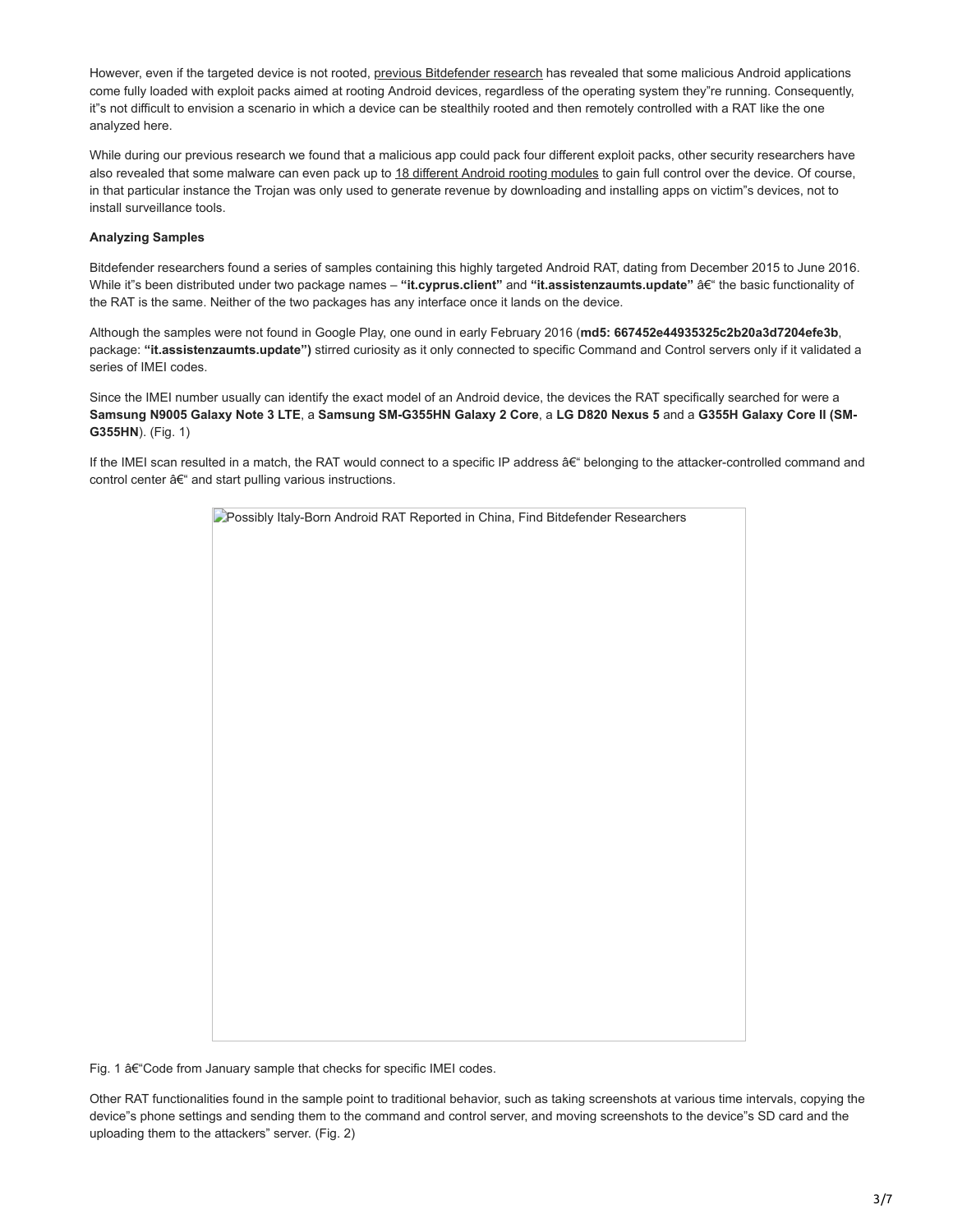**Possibly Italy-Born Android RAT Reported in China, Find Bitdefender Researchers** 

Fig. 2 – Code from January sample that copies screenshots onto SD card

In late June and early July, Bitdefender researchers found two more versions of the same RAT, but this time mostdevices that reported the samples seemed to originate in China. The original sample for February seems to indicate that the device the RAT was tested on was only used for testing, probably for ironing out bugs or checking the malware"s functionality.

However, these new reports seem to indicate that the **it.assistenzaumts.update** package was reported by **7 Android devices in China and one in Netherlands**, according to Bitdefender telemetry. (Fig. 3)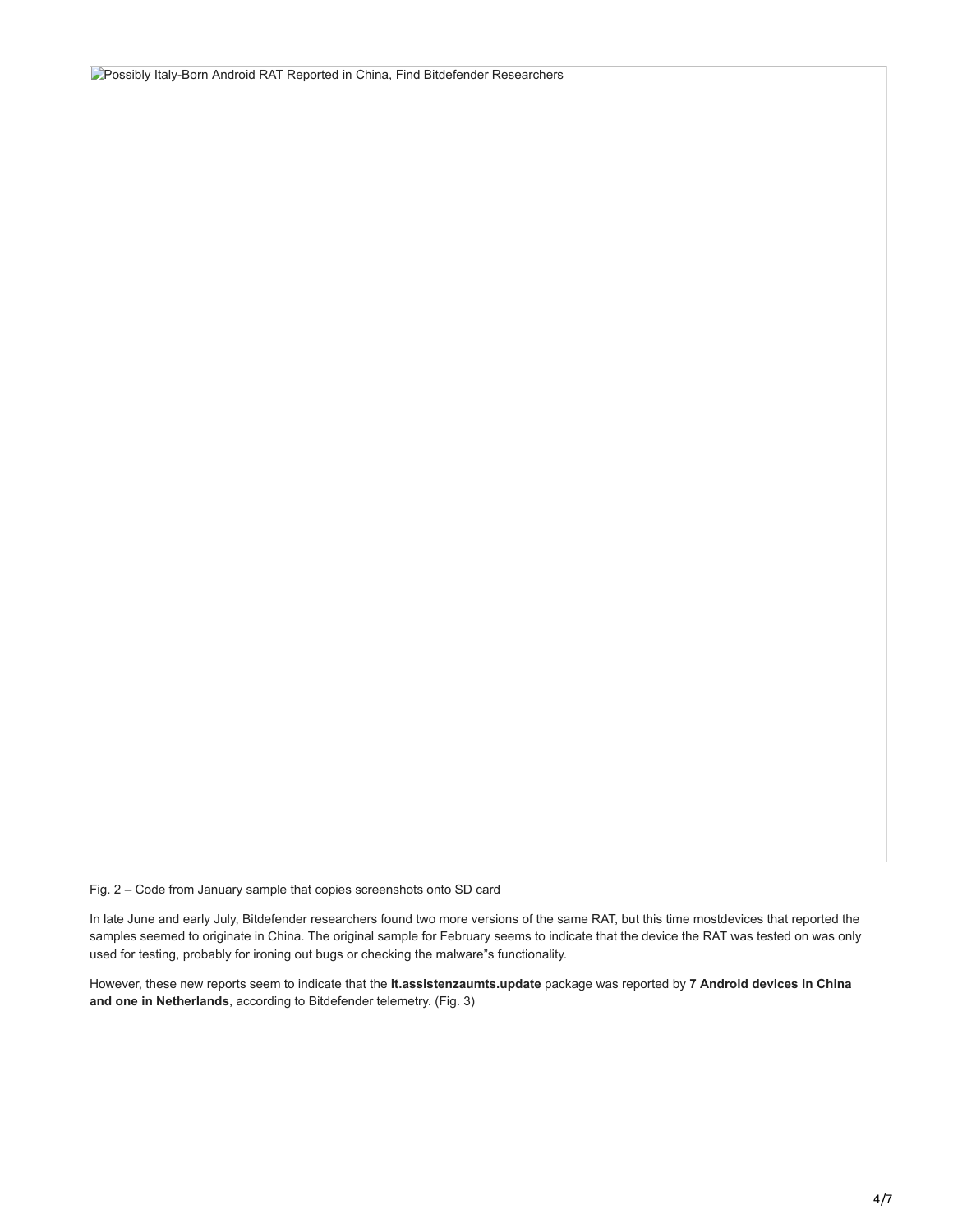**Possibly Italy-Born Android RAT Reported in China, Find Bitdefender Researchers** 

Fig. 3 – Telemetry on "it.assistenzaumts.update" reports, between January – July 2016

Another interesting aspect of the newly found **"it.assistenzaumts.update"** RAT samples (MD5: **83c90e931a1a9b249b2f9ce8bf5ecd0b** and MD5: **88e8e4ff540fb881d1300f9759026904**), seem to indicate that the newer versions don"t have the C&C server IP addresses hardcoded to the IMEI. (Fig. 4) In fact, they just send the victim"s IMEI code to a specific IP and port address. Naturally, the new C&C IP still originates in Italy.

| <b>D</b> Possibly Italy-Born Android RAT Reported in |  |  |  |  |  |  |
|------------------------------------------------------|--|--|--|--|--|--|
| China, Find Bitdefender Researchers                  |  |  |  |  |  |  |
|                                                      |  |  |  |  |  |  |
|                                                      |  |  |  |  |  |  |
|                                                      |  |  |  |  |  |  |
|                                                      |  |  |  |  |  |  |
|                                                      |  |  |  |  |  |  |
|                                                      |  |  |  |  |  |  |
|                                                      |  |  |  |  |  |  |
|                                                      |  |  |  |  |  |  |
|                                                      |  |  |  |  |  |  |
|                                                      |  |  |  |  |  |  |

Fig. 4  $A\epsilon$ " New version of "it.assistenzaumts.update" that doesn"t have C&C IP"s hardcoded based on IMEI codes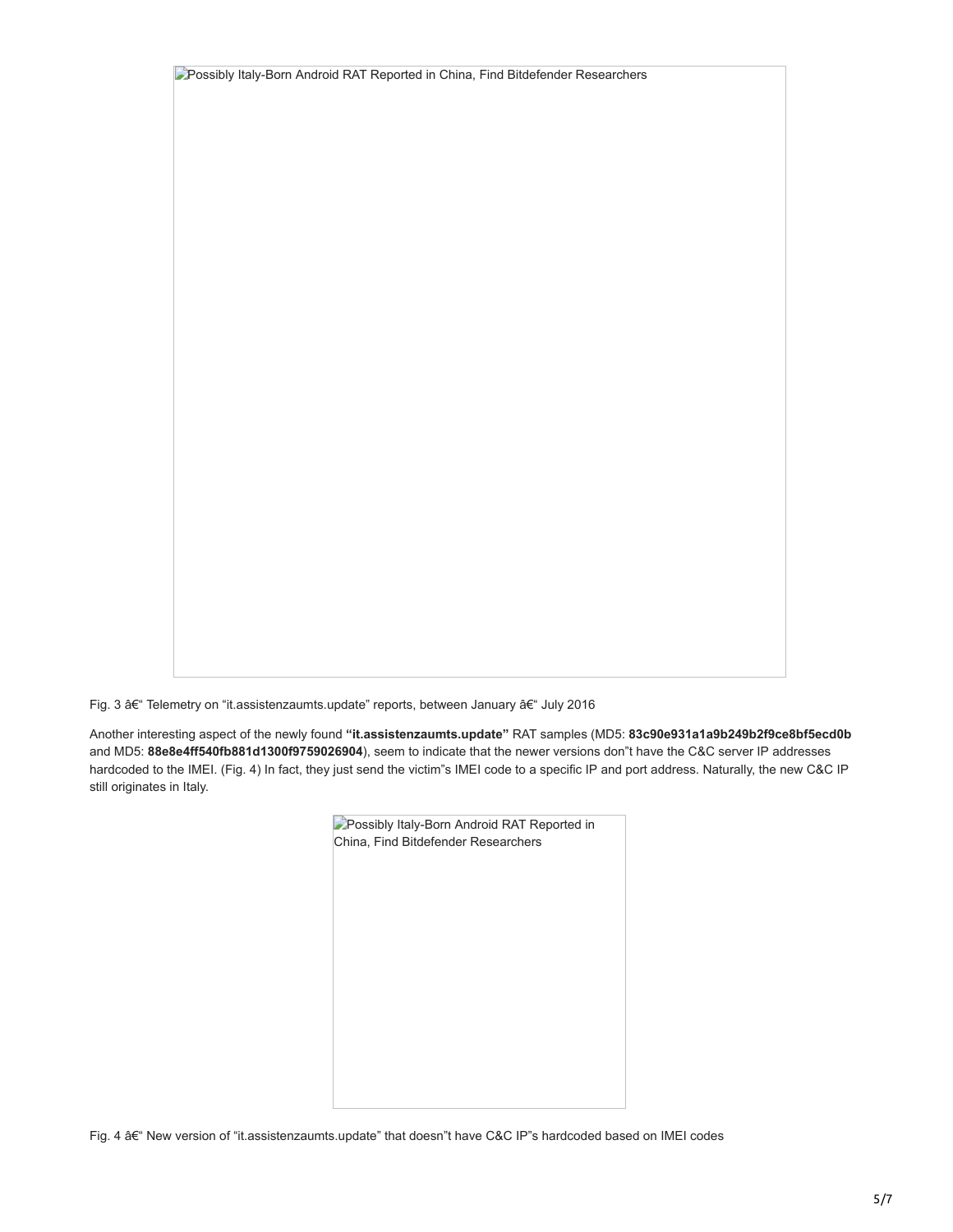Interestingly enough, the **"it.cyprus.client"** package was not only reported in China, but also in Japan. (Fig. 5) The package seems to have the same abilities as the one analyzed above, except that it"s delivered under a different name.

**P**Possibly Italy-Born Android RAT Reported in China, Find Bitdefender Researchers

Fig. 5 Telemetry on "it.cyprus.client" reports, December 2015 †July 2016

#### **Takeaway**

It"s worth mentioning that the RAT"s full spying capabilities only work on rooted devices. While some of it"s basic capabilities, such as device identification, work on non-rooted devices, the malware appears to designed specifically for rooted Android smartphones.

China is well known for having its own surprisingly large Android marketplaces. Coupling this with the fact that the RAT specifically seeks out particular IMEI codes (devices), one can speculate that its developers are highly keen on infecting specific individuals there.

Since only advanced persistent threats (APT) normally exhibit this type of selectivity when infecting victims, this Android RAT could be part of a wider attack that we"ve yet to uncover.

As usual, make sure that you always use a [mobile security solution](http://www.bitdefender.com/solutions/mobile-security-android.html) on your devices, as to prevent malicious applications from installing, and make sure that you only download apps from official marketplaces.

### **Samples:**

| MD <sub>5</sub>                  | Package Name             | Detection                    |
|----------------------------------|--------------------------|------------------------------|
| 3170ea805a0f216c21c554bb576e75fb | it.cyprus.client         | Android. Trojan. AndroRAT. B |
| 695a9f7bb0d7ecb810fe8a3dbe90a173 | it.cyprus.client         | Android. Trojan. AndroRAT. B |
| 6e83b72fcb0abf9e65a48d405f739e93 | it.cyprus.client         | Android.Trojan.AndroRAT.B    |
| 667452e44935325c2b20a3d7204efe3b | it.assistenzaumts.update | Android.Trojan.AndroRAT.B    |